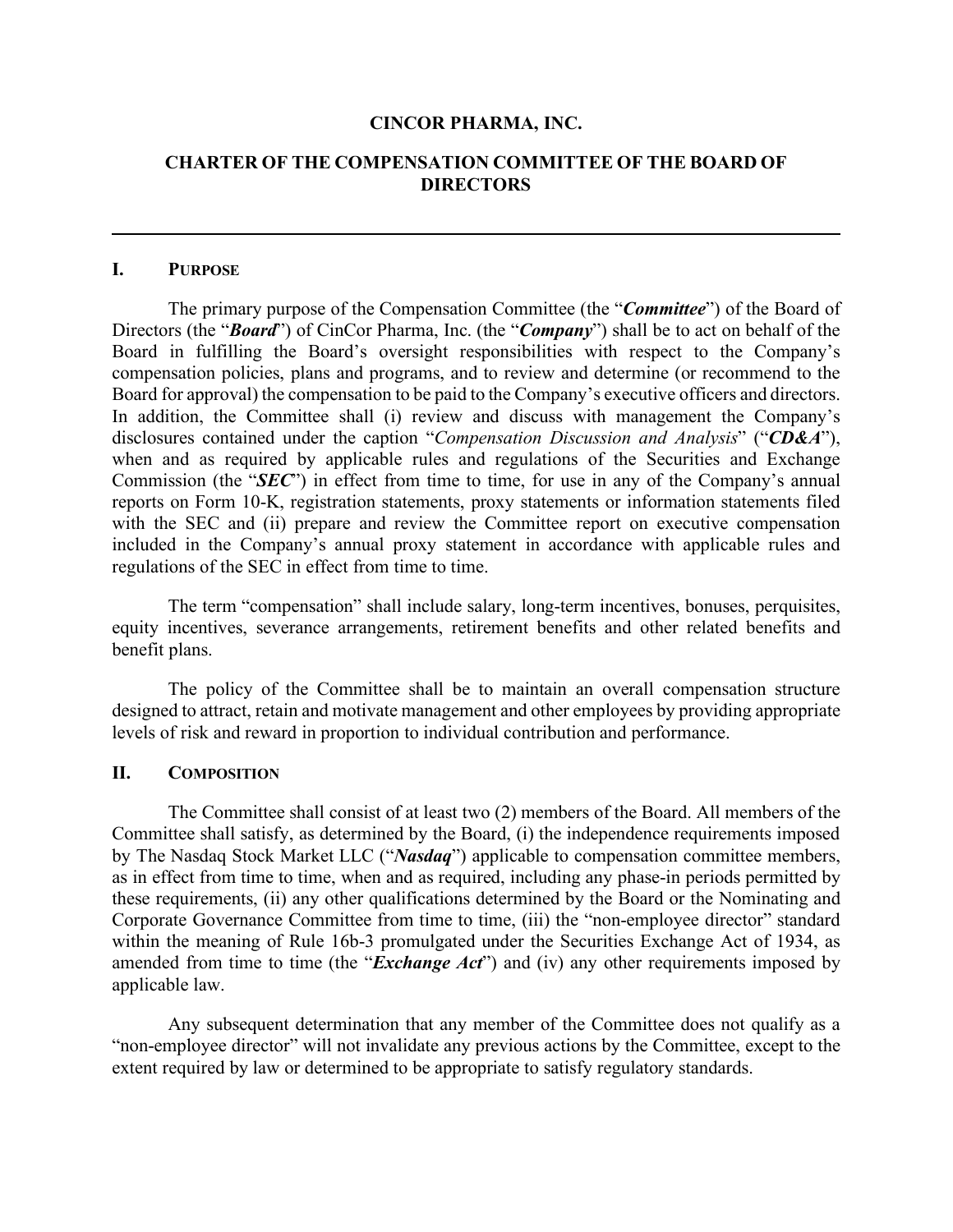The members of the Committee shall be appointed by and serve at the discretion of the Board. Vacancies occurring on the Committee shall be filled by the Board. The Committee's chairperson shall be appointed by the Board, or if the Board does not do so, the Committee members shall designate a chairperson by vote of a majority of the full Committee.

#### **III. MEETINGS AND MINUTES**

The Committee shall hold such regular or special meetings as its members shall deem necessary or appropriate, but in no event shall it meet less than annually. Any member of the Committee or the Board may call a meeting of the Committee.

Minutes of each meeting of the Committee shall be prepared and distributed to each director of the Company and the Secretary of the Company promptly after each meeting. The chairperson of the Committee shall report to the Board from time to time and whenever requested to do so by the Board.

#### **IV. AUTHORITY**

Each member of the Committee shall have full access to all books, records, facilities and personnel of the Company as deemed necessary or appropriate by any member of the Committee to discharge his or her responsibilities hereunder, including human resources personnel preparing the CD&A for inclusion in the Company's filings with the SEC when and as required.

The Committee shall have authority to pay, at the expense of the Company, ordinary administrative expenses that the Committee deems necessary or appropriate in carrying out its duties, unless prohibited by Nasdaq listing rules or applicable law. Except as limited by applicable law, rules and regulations, the Committee shall have authority to request that any of the Company's personnel, counsel, accountants or investment bankers, or any other consultant or advisor to the Company, attend any meeting of the Committee or meet with any member of the Committee or any of its Compensation Consultants.

The Committee may form and delegate authority to subcommittees as appropriate (but only to the extent consistent with the Company's amended and restated certificate of incorporation, amended and restated bylaws (the "*Bylaws*"), Corporate Governance Guidelines (as defined below), rules of Nasdaq and other applicable law), including, but not limited to a subcommittee composed of one or more members of the Board or officers of the Company to grant stock awards under the Company's equity incentive plans to persons who are not then subject to Section 16 of the Exchange Act. Without limiting the generality of the foregoing, the Committee may form and delegate authority to a committee composed solely of employees of the Company to serve as an administrative and/or investment committee, with fiduciary responsibilities under the Employee Retirement Income Security Act of 1974 ("*ERISA*"), with respect to one or more Company plans that are subject to ERISA. Delegation by the Committee to any subcommittee shall not limit or restrict the Committee on any matter so delegated, and, unless the Committee alters or terminates such delegation, any action by the Committee on any matter so delegated shall not limit or restrict future action by such subcommittee on such matters. The operation of the Committee shall be subject to the Bylaws as in effect from time to time and Section 141 of the Delaware General Corporation Law (or any successor section). The approval of this charter by the Board shall be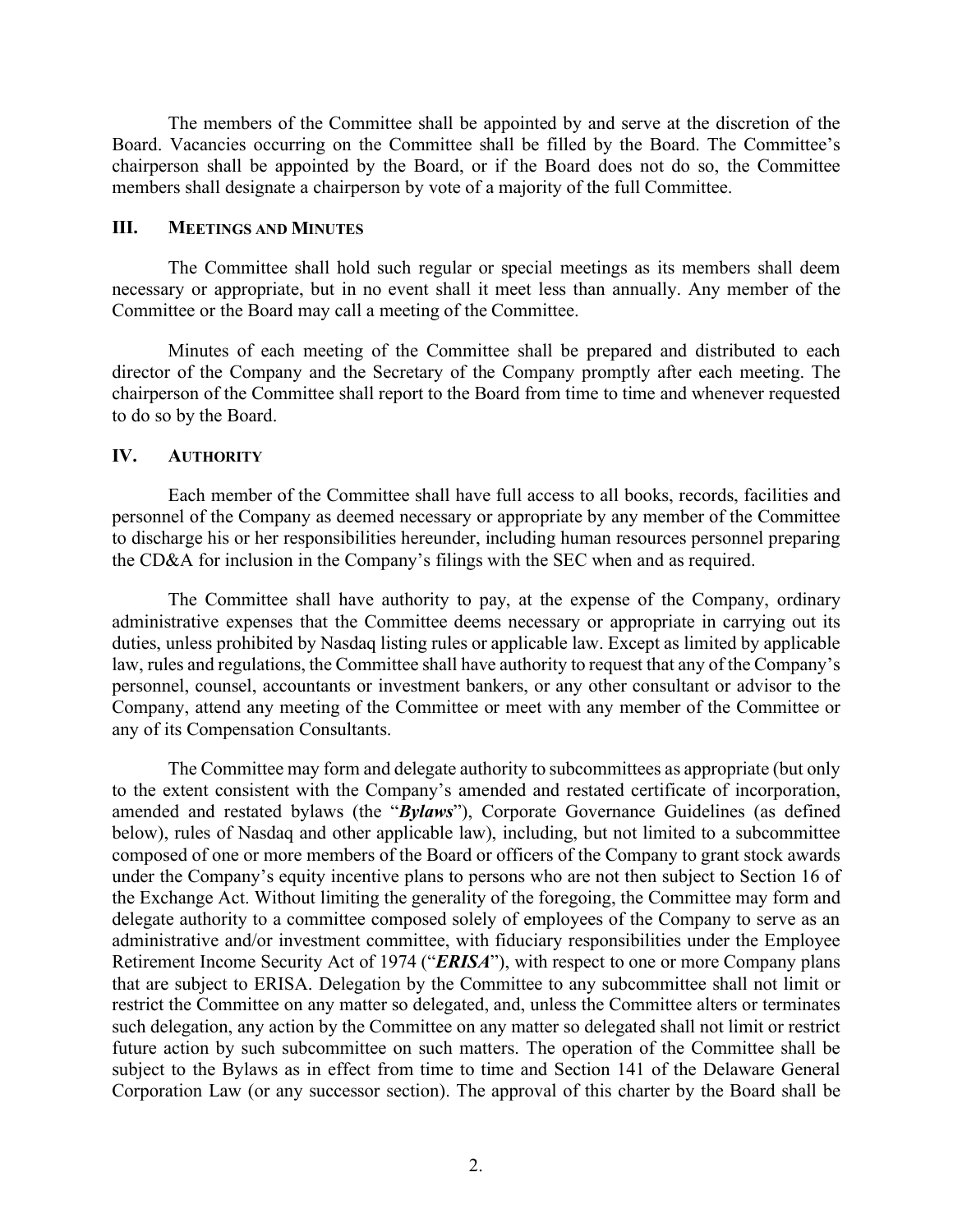construed as a delegation of authority to the Committee with respect to the responsibilities set forth herein.

## **V. RESPONSIBILITIES**

To implement the Committee's purpose, the Committee shall have the following responsibilities. The Committee may supplement and deviate from these activities as appropriate under the circumstances (except as otherwise required by applicable law or the requirements of any stock exchange on which any of the Company's capital stock is then listed):

**A. Overall Compensation Strategy.** The Committee shall review, modify (as needed) and approve, or review and recommend, as applicable, the overall compensation strategy and policies for the Company, including:

- reviewing and approving, or reviewing and recommending to the Board for approval, annual corporate goals and objectives relevant to the compensation of the Company's Chief Executive Officer (the "*CEO*") and, to the extent applicable, other executive officers and senior management, as appropriate;
- evaluating and approving, or recommending to the Board for approval, the Company's performance against corporate goals and objectives;
- evaluating and approving, or recommending to the Board for approval, the compensation plans and programs advisable for the Company, as well as evaluating and approving, or recommending to the Board for approval, the modification or termination of existing plans and programs;
- establishing policies with respect to equity compensation arrangements with the objective of appropriately balancing the perceived value of equity compensation and the dilutive and other costs of that compensation to the Company;
- reviewing compensation practices and trends to assess the adequacy and competitiveness of the Company's executive compensation programs among comparable companies in the Company's industry; however, the Committee shall exercise independent judgment in determining the appropriate levels and types of compensation to be paid;
- reviewing and approving the terms of any employment agreements, severance arrangements, change-of-control protections and any other compensatory arrangements (including, without limitation, perquisites and any other form of compensation), which includes the ability to adopt, amend and terminate such agreements or arrangements, and to delegate authority to the Company's CEO and any other executive officer to approve and adopt employment agreements or arrangements;
- reviewing and approving any compensation arrangement for any executive officer involving any subsidiary, special purpose or similar entity, taking into account the potential for conflicts of interest in such arrangements and whether the arrangement has the potential to benefit the Company;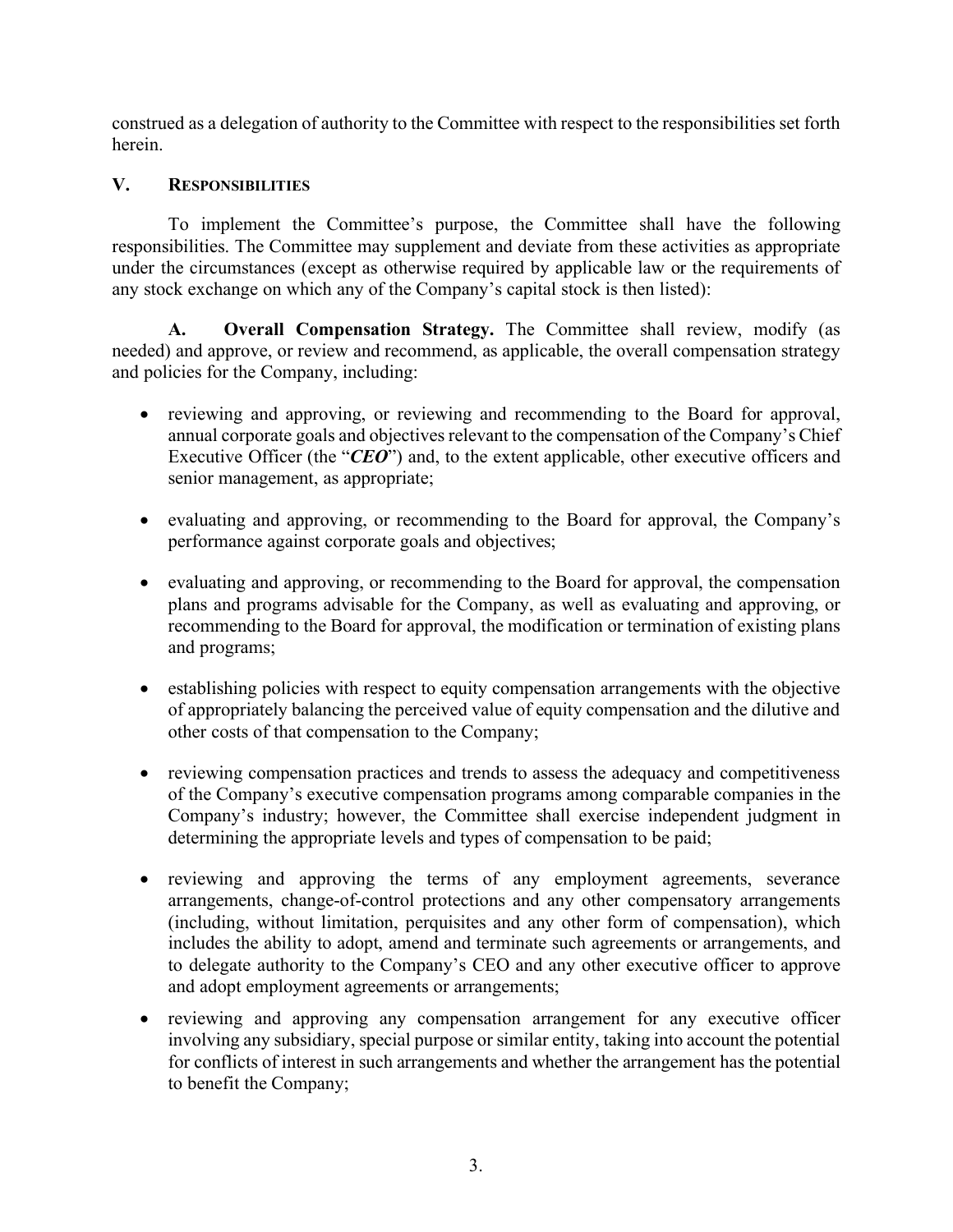- monitoring the Company's compliance with the requirements of the Sarbanes Oxley Act of 2002 relating to loans to officers and directors and with all other applicable laws affecting employee compensation and benefits;
- reviewing the Company's practices and policies of employee compensation as they relate to risk management and risk-taking incentives, to determine whether such compensation policies and practices are reasonably likely to have a material adverse effect on the Company;
- review and consider the results of any advisory vote on executive compensation if required by Section 14A of the Exchange Act and the rules and regulations promulgated thereunder; and
- evaluating the efficacy of the Company's compensation policy and strategy in achieving expected benefits to the Company and otherwise furthering the Committee's policies.

**B. Compensation of Chief Executive Officer.** The Committee shall determine and approve, or review and recommend to the Board for approval, the compensation and other terms of employment of the Company's CEO and shall evaluate the CEO's performance in light of relevant corporate goals and objectives, taking into account, among other things, the policies of the Committee and the CEO's performance in:

- fostering a corporate culture that promotes the highest level of innovation, integrity and the highest ethical standards;
- developing and executing the Company's long-term strategic plan and conducting the business of the Company in a manner appropriate to enhance long-term stockholder value;
- achieving specified corporate goals and objectives; and
- achieving other individual or corporate goals and objectives deemed relevant to the CEO as established by the Committee.

In determining any long-term incentive component of the CEO's compensation, the Committee should seek to achieve an appropriate level of risk and reward, taking into consideration the Company's long-term performance, need for a sustainable pipeline of products and relative stockholder return, the potential benefits and costs to the Company of the award, the value of similar incentive awards given to chief executive officers of comparable companies, the awards given to the CEO in past years and such other criteria as the Committee deems advisable. Based on its evaluation, the Committee shall determine and approve, or recommend to the Board for determination and approval, the compensation and other terms of employment of the CEO. The CEO may not be present during the voting or deliberations regarding his or her compensation.

**C. Compensation of Other Officers and Senior Management.** The Committee shall evaluate and approve, or recommend to the Board for approval, the achievement of individual performance goals and objectives of the Company's other officers (as that term is defined in Section 16 of the Exchange Act and Rule 16a-1 thereunder) and other senior management, as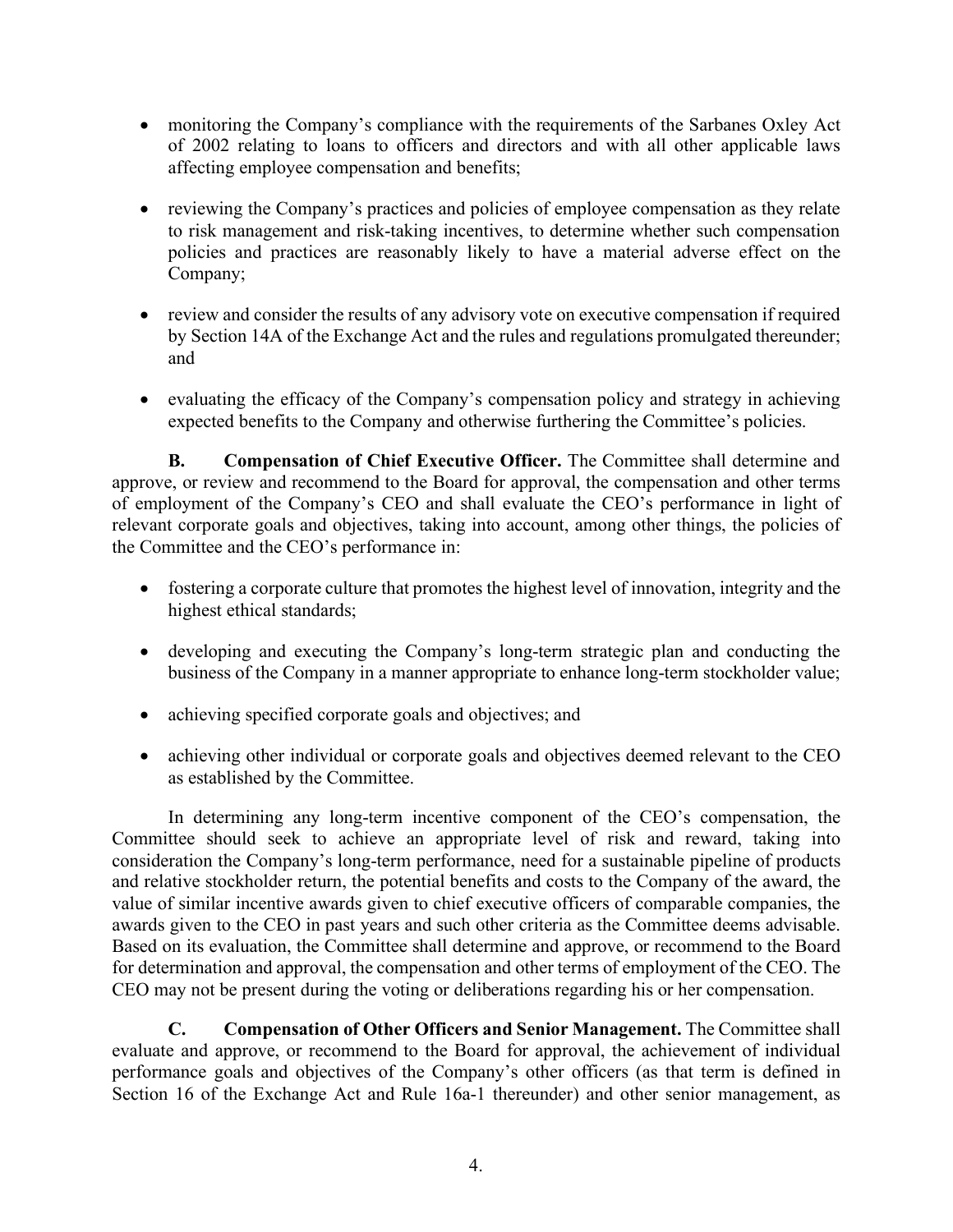appropriate, that are established annually by the CEO. The Committee shall determine and approve, or review and recommend to the Board for approval, all elements of the compensation and other terms of employment of these executive officers and other senior management, as appropriate, taking into consideration the person's success in achieving his or her individual performance goals and objectives and the corporate goals and objectives deemed relevant to the person as established by the Committee or the Board, as appropriate, and in fostering a corporate culture that promotes the highest level of innovation, integrity and the highest ethical standards. In evaluating and determining, or making recommendations regarding, officer compensation, the Committee may, at its sole discretion, give consideration to the recommendations of the CEO.

**D. Compensation of Directors.** The Committee shall review and recommend to the Board the type and amount of compensation to be paid or awarded to non-employee Board members, including any consulting, retainer, meeting, committee and committee chair fees, as well as equity awards.

**E. Selection of Compensation Consultants, Legal Counsel and Other Advisors.** The Committee shall have the authority to obtain, at the expense of the Company, advice and assistance from internal or external legal, accounting or other advisors, experts and consultants (collectively, "*Compensation Consultants*") as the Committee deems necessary or appropriate for carrying out its duties under this charter. The Committee shall have direct responsibility for the appointment, compensation and oversight of the work of Compensation Consultants. Such Compensation Consultants shall report directly, and be accountable, to the Committee. The Committee may retain, or receive advise from, Compensation Consultants only after assessing the independence of such person in accordance with Nasdaq Listing Rule 5605(d)(3) or the requirements of any stock exchange on which any of the Company's capital stock is listed. However, nothing in this provision requires that any Compensation Consultants be independent. The Committee need not conduct this independence assessment with respect to: (a) the Company's in-house legal counsel; or (b) any Compensation Consultant whose role is limited to (i) consulting on any broad-based plan that does not discriminate in scope, terms or operation in favor of executive officers or directors of the Company and that is available generally to all salaried employees or (ii) providing information that either is not customized for a particular company or that is customized based on parameters that are not developed by the Compensation Consultant and about which the Compensation Consultant does not provide advice. The Committee shall have sole authority to approve the reasonable fees and the other terms and conditions of such engagement, including authority to terminate the engagement. The Company must provide for appropriate funding, as determined by the Committee, for payment of reasonable compensation to any such Compensation Consultant retained by the Committee. Nothing in this provision requires the Committee to implement or act consistently with the advice or recommendations of any Compensation Consultant or affects the ability or obligation of the Committee to exercise its own judgment in fulfillment of its duties.

**F. Administration of Benefit Plans.** The Committee shall have full power and authority to adopt, amend and terminate the Company's stock option plans, stock appreciation rights plans, pension and profit sharing plans, incentive plans, stock bonus plans, stock purchase plans, bonus plans, deferred compensation plans and sub-plans thereof and similar programs. The Committee shall have full power and authority to administer these plans, establish guidelines, interpret plan documents, select participants, approve grants and awards, approve modifications to